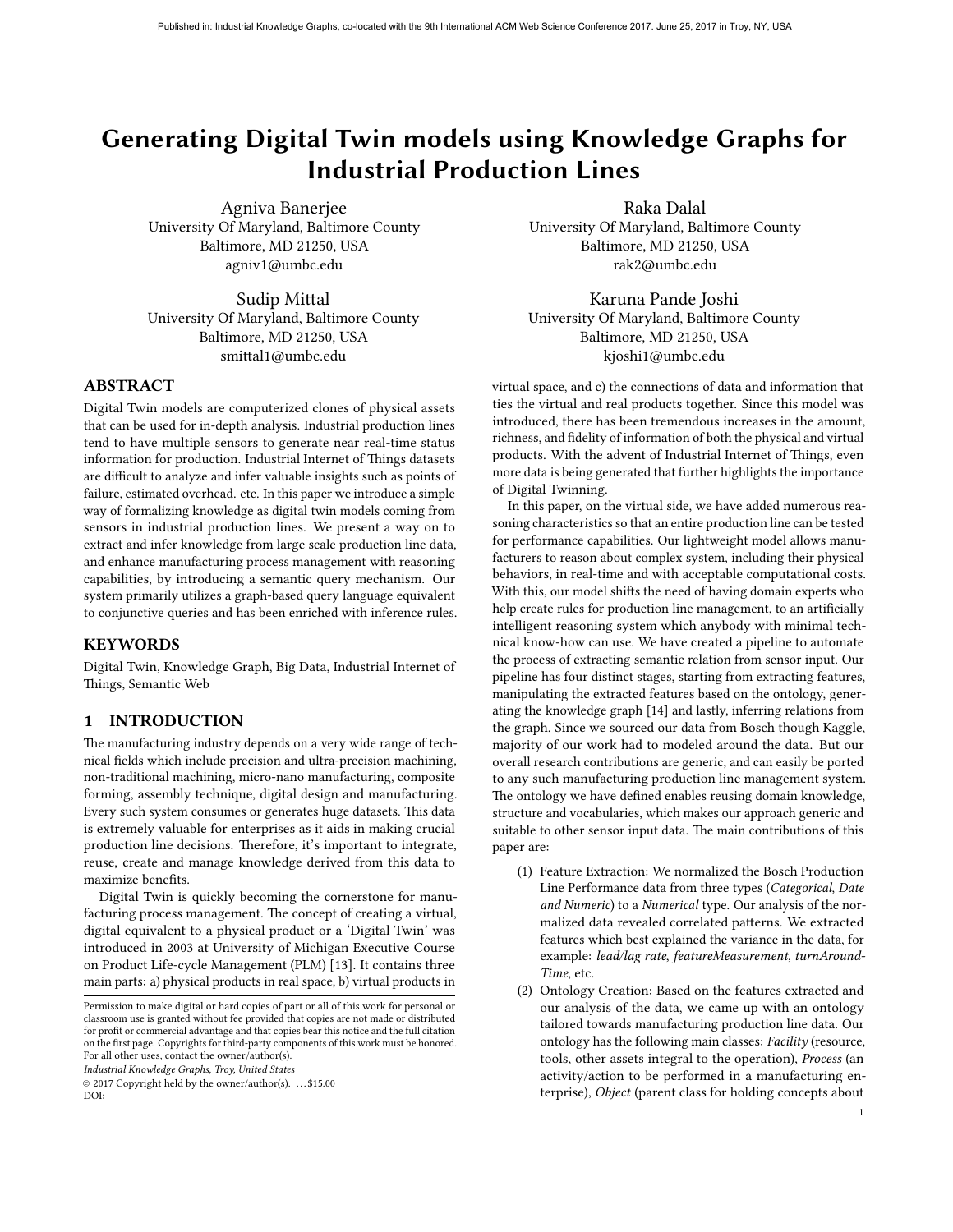materials and items), Operation (generic concept, holds common entities such as timeStamp, location, isFlagged, etc.) and Organizational Unit (holds organization structure of an enterprise).

- (3) Knowledge Graph Generation: Based on the ontology mentioned above, we generate a knowledge graph corresponding to the features described. This helps facilitate semantic relation extraction.
- (4) Semantic Relation Extraction: We extracted inferred relations (relations which does not pre-exist) from the knowledge graph by utilizing Path Ranking Algorithm. For example, given queries:
	- "What is the average time variance of feature X?": We correlate time variance of every station feature X passes through and calculate the average based on the time variance values.
	- "What is the average turnAround time of staion Y?": We infer average turn around time for stations by correlating turnaround times of features with respect to Line.
	- "Which Line has minimum response rate?": We calculate minimum response rate per line by correlating between feature response of every feature, every station a feature passes through, and every individual station in every Line.

The rest of the paper is organized as  $-$  In Section [2](#page-1-0) we discuss the related work. We discuss our system in Section [3](#page-1-1) and our experimental results in Section [4.](#page-4-0) Section [5](#page-5-2) includes a discussion on the topic and our future work.

### <span id="page-1-0"></span>2 RELATED WORK

Industries depend on the vast amounts of data collected by embedded sensors, data generated from the production line, etc. We need means to extract and infer knowledge from the data. Li et al. [\[10\]](#page-5-3) were one of the first ones to come up with a dynamic bayesian network approach for digital twin, wherein they utilized the concept of digital twin for tracking the evolution of time-dependent variables to monitor aircraft structure. Fei Tao et al. [\[17\]](#page-5-4) proposed a digital-twin driven product design, manufacturing and service with big data, but their work has been mostly investigative in nature. The Internet of things (IoT) is a dynamic smart networked system with physical devices and connected sensors that enables collection and data exchange among themselves. Nowadays, digital twins are rapidly used in the Industrial Internet or Industrial Internet of Things and certainly engineering and manufacturing. Canedo et al. discussed how IoT devices and IoT systems of systems can be managed and optimized throughout their lifecycle using the mechanism of digital twins [\[2\]](#page-5-5). Hong-guang et al. [\[1\]](#page-5-6) proposed a novel intelligent process knowledge discovery strategy based on rough set attribute reduction. X Wang et al. [\[18\]](#page-5-7) developed the web based process knowledge management base and an application system. Building knowledge graphs is one of the techniques to formalize knowledge. However, exploiting these data to build knowledge graphs is difficult due to the heterogeneity of the sources, scale of the amount of data, and noise in the data. Szekely et al. proposed to build knowledge graphs by exploiting semantic technologies to

reconcile the data continuously crawled from various sources, to scale the data extracted from the crawled content, and to support interactive queries on that data [\[16\]](#page-5-8). Dong et al. [\[4\]](#page-5-9) proposed an approach that combines extractions from Web content with prior knowledge derived from existing knowledge repositories. They employed supervised machine learning methods for fusing these distinct information sources.

Although a lot of techniques have been invented for creating knowledge graphs to represent huge amount of data which proved beneficial for enriching search results, answering factoid questions, and training semantic parsers and relation extractors, little progress has been made in the way of reasoning with these knowledge bases or using them to improve machine reading. They are mostly treated as simple lookup tables, a place to find a factoid answer given a structured query, or to determine whether a sentence should be a positive or negative training example for a relation extraction model. Gardner et al. proposed an approach to extract characteristics of the knowledge graph and construct a feature matrix for use in machine learning models. The extracted characteristics corresponded to Horn clauses and other logic statements over knowledge base predicates and entities [\[7\]](#page-5-10). Franconi et al. [\[6\]](#page-5-11) proposed a common methodology for investigating the research problem of combining ontology and rule languages.

One of the more promising approach was taken by Song et al. [\[15\]](#page-5-12) wherein they proposed a novel way of defining and organizing manufacturing process knowledge. From an industrial point view, Open innovation within an Enterprise 2.0 context [\[3\]](#page-5-13) is one of the most popular paradigms for improving the innovation processes of enterprises, based on the collaborative creation and development of ideas and products. The key feature of this paradigm is that knowledge is exploited in a collaborative way flowing not only between internal sources, e.g. R&D departments, but also between external ones such as employees, customers, partners, etc. But, a couple of key limitations of this approach is that it requires support by an advanced technological infrastructure.

Another important approach is miKrow [\[12\]](#page-5-14), a lightweight framework for knowledge management. It is composed of two layers: micro-blogging layer that simplifies how users interact with the whole system and two, a semantic engine that performs all the intelligent heavy lifting by combining semantic indexing and search of microblogs and users. But it does not support any manufacturing process management knowledge acquisition and reasoning.

# <span id="page-1-1"></span>3 METHODOLOGY

The Bosch Production Line performance data got published in Kag-gle<sup>[1](#page-1-2)</sup>. We are using the data for our research purposes. It contains 4266 features, spread accross three different types (Categorical, Date and Numeric). Based on our preliminary analysis of the data, we found that the numerical features are the most descriptive of the three types, although Categorical and Date types can be converted to numerical type. The data mainly contains information about stations production line and a number of combinations of related features such as turn around time, feature time variance, measurement, etc.

<span id="page-1-2"></span> $1$ https://www.kaggle.com/c/bosch-production-line-performance/data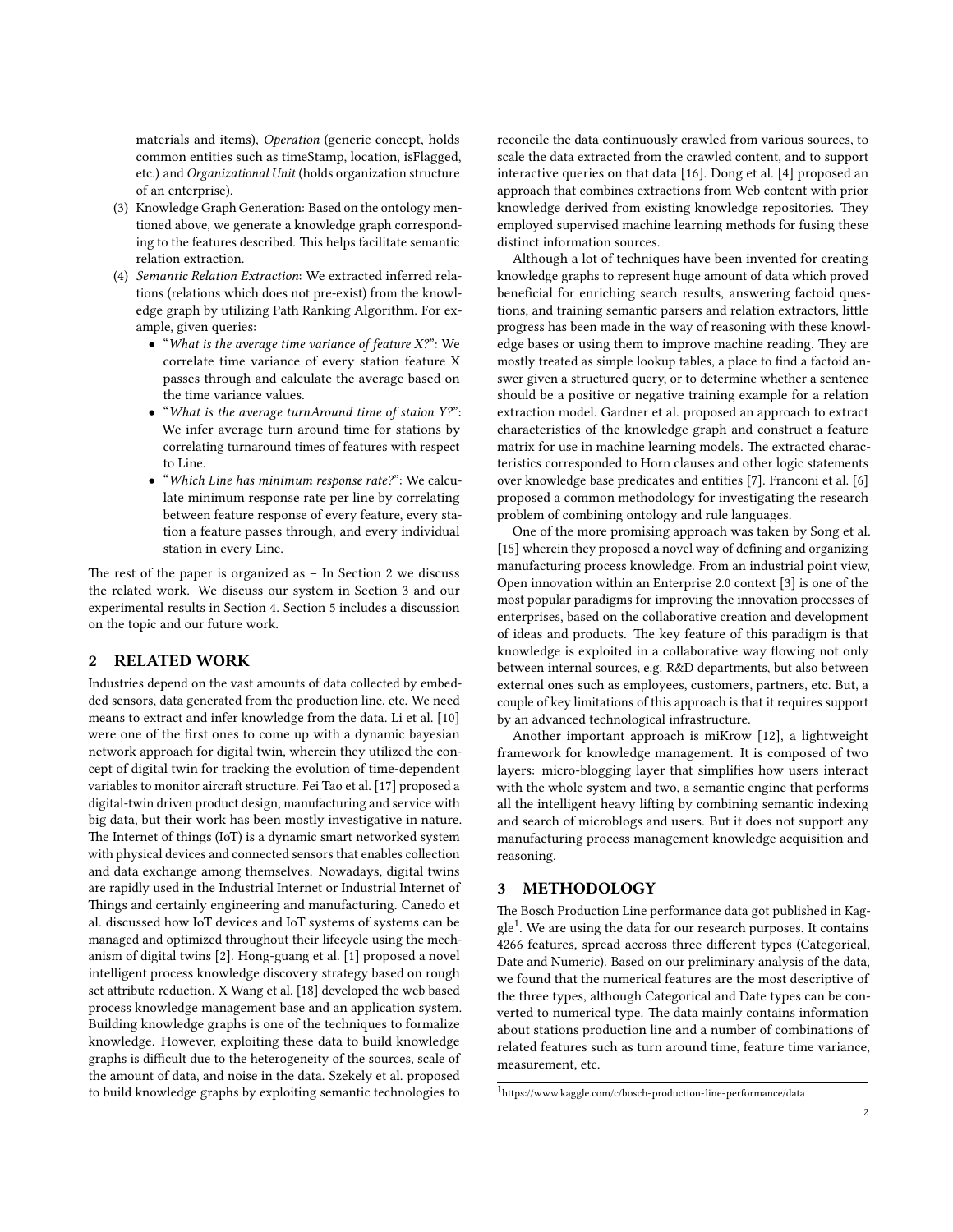

Figure 1: System Architecture Diagram

As shown in Figure 1, our system architecture has three distinct stages: data processiong and feature extraction, generating knowledge graph from the extracted features and lastly, semantic relation extraction from the knowledge graph. In the first stage, we process the data and extract features that help define the underlying variance in the data. Our analysis of the data had revealed that the categorical and date features could be normalized to mimic numeric featureset, and valuable insights such as Feature breakdown, delayed turnaround time and such can be inferred from the data. To maximize the probability of inferring such insights, we created an ontology and generated knowledge graph based on that ontology. For extracting semantic relation from the knowledge graph, we utilized Path Ranking Algorithm. In essence, the algorithm considers a generalized version of the knowledge graph and tries to infer relations based on paths it can traverse.

For example, lets consider Figure 4 with respect to the query "What is the average time variance of feature X?"To infer the relation between time variance of stations with respect to lines and an individual feature X, the PRA considers every station  $s_i$  and traverses individual lines  $l_i$  for the feature X. Since there exists no direct relation between time variances of stations and lines with respect to features, PRA generates a feature vector for each  $(s_i, l_i)$ <br>pair. Since in this case there exists an edge sequence between the pair. Since in this case there exists an edge sequence between the source and target nodes  $(T_1 - StationID - FeatureID - LineID - T_1)$ , the value of this feature vector will be non-zero.

Moreover, the approach at the core of our semantic inference and reasoning system is based on Digital Twin. We process the data based keeping in consideration its manufacturing, maintenance, operations and operating environments, and use this data to create a unique model of each asset, system or process, while focusing on a key behavior, such as life, efficiency or turn-around time.

### 3.1 Data Description

We collected Bosch Production Line Performance data from Kaggle<sup>[2](#page-2-0)</sup> for our research. Bosch data represents measurements of parts as they move through Bosch's production lines. Because Bosch records data at every step along its assembly lines, they have the ability to apply advanced analytics to improve these manufacturing processes. However, the intricacies of the data and complexities of the production line pose problems for current methods.

In our case, the data that were made available had been obfuscated and reported in 3 distinct types, categorical, date and numeric [\[11\]](#page-5-15). Each part has a unique Id. The data represents measurements of parts as they move through Bosch's production lines. The goal is to predict which parts will fail quality control (represented by a 'Response' = 1). The training data consists of  $1,183,747$ samples with 969 numeric features, 2,141 categorical features and 1,156 date features, totaling 14.3GB of raw data. Hence, one of the biggest challenges of this dataset is to process these features into something meaningful so they can be used to make a predictive model.



Figure 2: Number of Products/Station

<span id="page-2-0"></span> $2$ https://www.kaggle.com/c/bosch-production-line-performance/data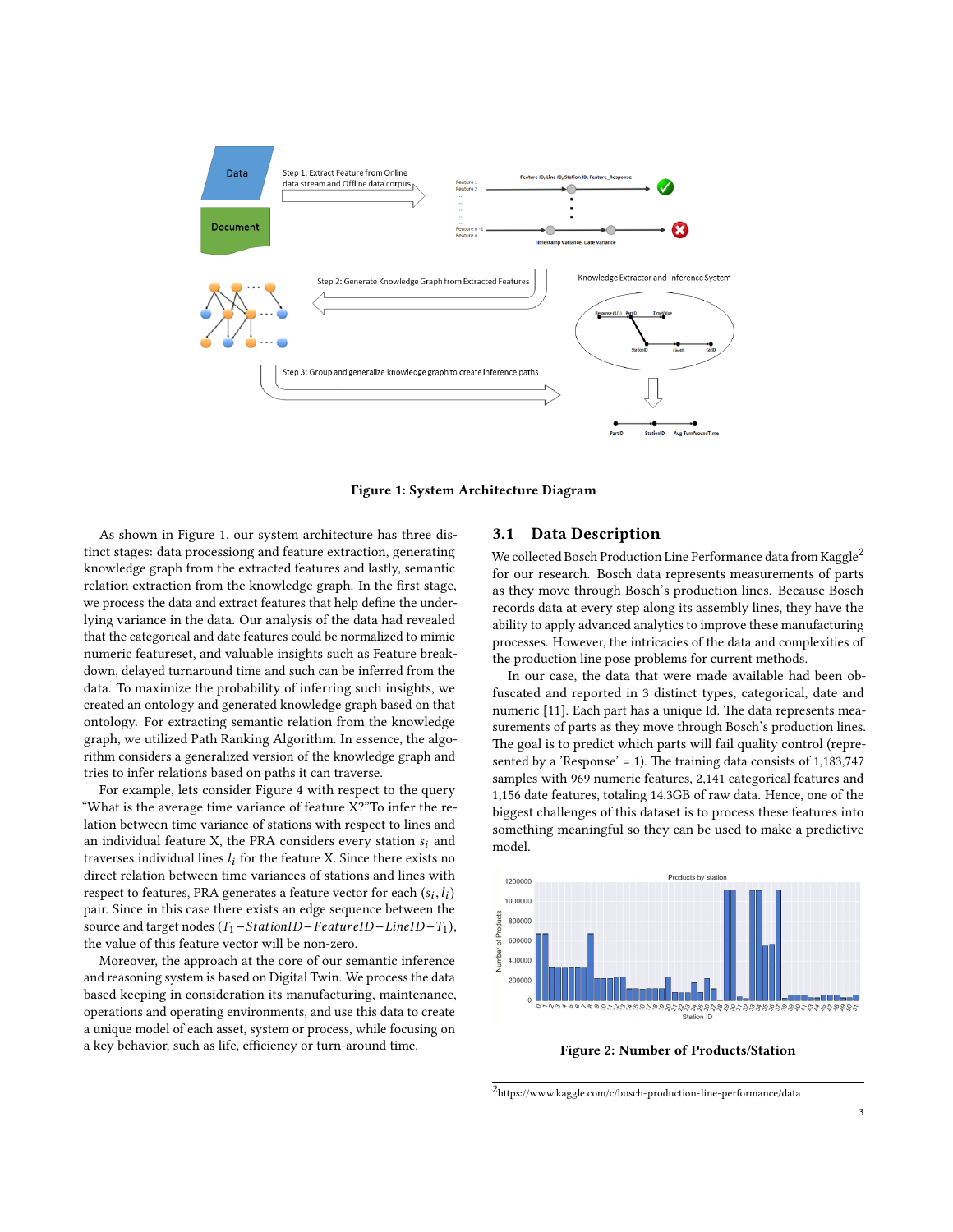

Figure 3: Errors/Station

The feature set included product timestamps along with Line and Station, Lead/Lag rate, product characteristics (mentioned as Feature in the dataset) separated as Numeric and Category. The numerical features contain information about stations production line and a test number combination. The value of a numerical feature is the corresponding measurement. For example, a feature named L3 S50 F4243 for a component indicates that the part went through production line 3, station 50, and the feature value corresponds to a test number 4243. This way, each product coming out of the manufacturing line can be segregated according to the production ffow. We observed that there exists 51 stations distributed between 4 production lines. Figures 2 and 3 visualizes number of individual poducts moving per production line, and numbes of false Responses (or Errors) per station. The categorical features has 500 multivalued, 1490 single valued and rest are empty (which we did not consider for our model). We have converted these features to numerical features by using one-hot encoding technique where every class has been represented by an integer [\[8\]](#page-5-16). The date features names are labeled by production line, station id and date id. For example, L3 S50 D4242, would mean the product went through production line 3, station 50, and the feature value corresponds to date id 4242. There are a total of 1157 date features, with a lot of missing values. We also observed that the train and test has the same time period, where the dates are transformed to 0 - 1718 with granularity of 0.01. We converted them to numerical features the same way we converted the categorical features, i.e, by one-hot encoding technique.

Since the size of the data is large, we applied Online Learning [\[5\]](#page-5-17) to handle scalability issues. Online learning is a technique which is used when its computationally expensive to train the entire dataset in a batch or the algorithm needs to dynamically adapt to new patterns in the data. The training data becomes available sequentially and the model is updated each time a new data point becomes available.

# 3.2 Ontology Description

We for the purpose of this research, have constructed an ontology framework tailored towards manufacturing. The main entities are four in the ontology, namely Process, Organizational Unit, Object and Operations. Main entities may be used to hold data to nonspecific, generic to all manufacturing. Since ontologies only carry general concepts, the two entities called Operations and Process are specific to enterprise. The following briefly describes the entities in the domain.

- (1) Facility is the resources, tools, or other assets to perform the Operations. For our purpose, we have maintained Facility Type to cover ProductionLine, MachineTools, Station, etc. Facilities also organized in a hierarchy based on the attribute Parent Facility depending on the type of layouts such as LineBatch, StationBatch or Mass Production.
- (2) Process is any kind of activity or action to be performed in the manufacturing enterprise. They are the basic descriptions of Operations. Parent Process is similarly defines the hierarchy of all processes.
- (3) Organizational Unit is simply organizational structure of the enterprise. It may contain information about the whole enterprise itself or specific units under manufacturing department.
- (4) Object entity holds concepts about materials and information necessary to perform manufacturing Operations. They flow through the Facility and undergoes a specific Process. A specific object always has a unique ID associated with it, along with the Facility and Process it goes through. It also has FeatureSets describing the Object (such as Measurement, TurnAroundTimePerFacility, ObjectLocationInFacility, etc.)
- (5) Operation is not a generic concept in our ontology due to its TimeStamp and Location attributes. It is specific to our data. Operation data may be used for data mining purposes. Operations are common examples of first-level production activities.

The above entities apart from Operation are generic and more attributes to each entity may be added later.

# 3.3 Knowledge Graph and Semantic Relationship

We have defined the system methodology in 3 concurrent steps that correspond to the agents in the system framework. Each step is supported by relevant procedural and declarative knowledge. Our second and third step corresponds to the job of creating a knowledge graph based on the ontologies, and then consuming it through Semantic Relationship Extractor. Relation extraction is the task of translating some relationship between entities expressed in text into the formal language of a given knowledge base. For example, the sentence "Average TurnAround time for a non-defective product X is Y"might be translated into AverageTurnAroundTime  $(\X)$ ")  $, IsResponse(1, \X") \rightarrow (Y)$ , where the relation AverageTurnAround-Time is an inferred relation not pre-existing in the knowledge base. Knowledge graph reasoning is similar to such relation extraction and link prediction task in social network analysis. To infer from a knowledge graph, is equivalent to the task of filling in facts that are missing from a knowledge base. That is, assuming that there exists a true knowledge base K with set triples  $(E_s, R, E_o)$ , with this true knowledge base not being visible, and that there is a partial knowledge base K with missing facts (prepared from the data at hand), the task of inferring missing knowledge can be written as  $F = K -$ K. It is substantially more challenging because of 2 main reasons: 1. nodes in our knowledge graph are entities with different types and attributes, and 2. edges in knowledge graph are relations of different types. We have utilized a graph based method called PRA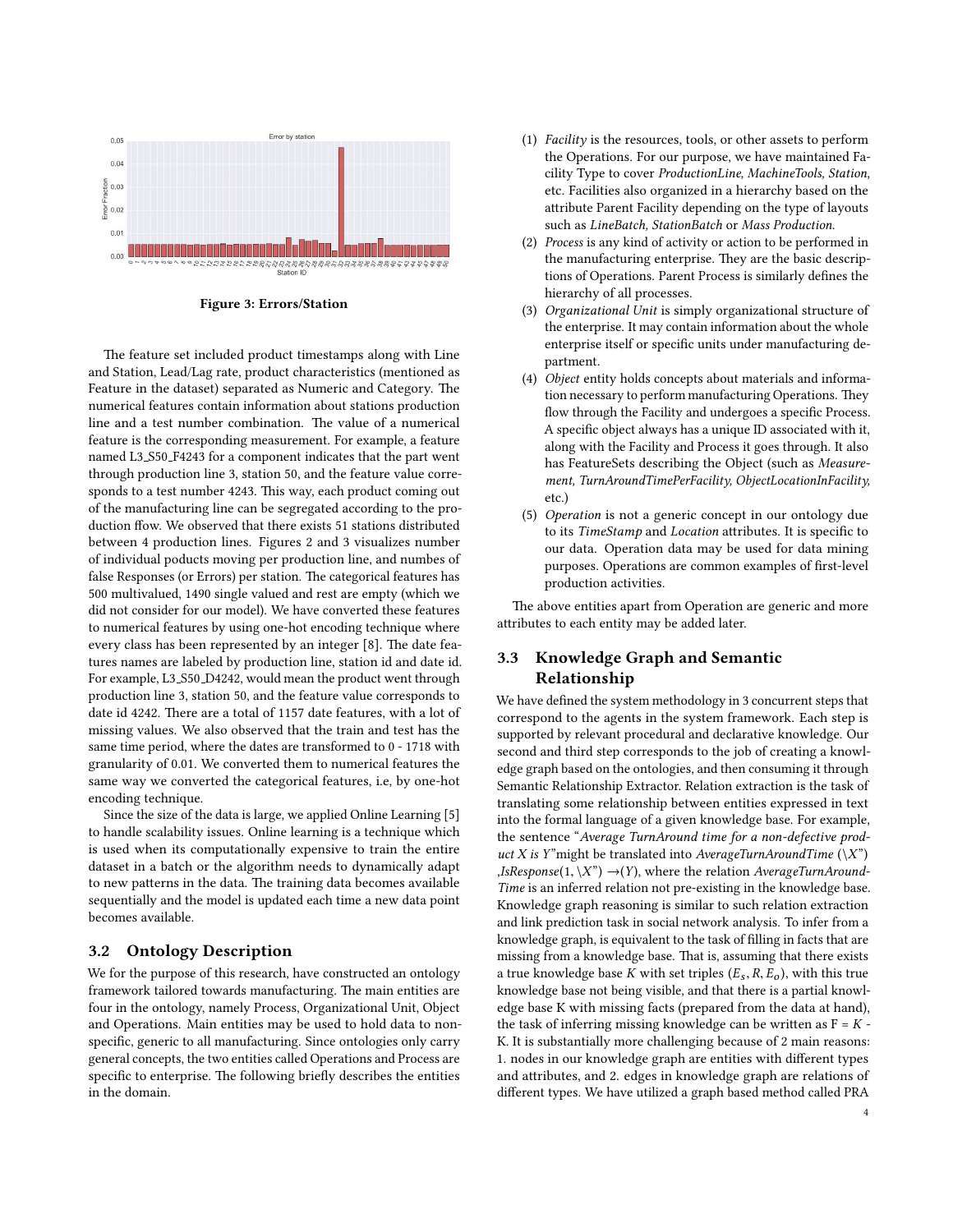

Figure 4: Data Format and Brief Feature Expansion

(Path Ranking Algorithm) [\[9\]](#page-5-18) for performing link prediction in our graph.

The assumption made by PRA is that there is common substructure around node pairs that share the same edge label. PRA tries to model this substructure for each relation in the KB by extracting features of this substructure that correspond to paths between the node pair. PRA has a strong connection to logical inference, as each of the features used by PRA can be viewed as a particular kind of Horn clause. Consider a graph G with nodes N, edges E, and edge labels R, and a set of node pairs  $(s_j, t_j) \in D$  that are instances<br>of a target relation r. PRA will generate a feature vector for each of a target relation r. PRA will generate a feature vector for each  $(s_j, t_j)$  pair, where each feature is some sequence of edge labels<br> $-e_j = e_j = -e_j$ . If the edge sequence corresponding to the  $-e_1 - e_2 - \ldots - e_l$ . If the edge sequence corresponding to the feature exists between the source and target nodes in the graph, the value of that feature in the feature vector will be non-zero.

For computing the probability of a path existing between two sets of Feature vector, StationID and Response is found by using random walks to approximate the probability via rejection sampling: for each path type and source node, a number of random walks are performed, attempting to follow the edge sequence corresponding to the path type. If a node is reached where it is no longer possible to follow the path type, the random walk is restarted. This does not reduce the time necessary to get an arbitrarily good approximation, but it does allow us to decrease computation time, even getting a fixed complexity, at the cost of accepting some error in our probability estimates. Also, Lao [\[9\]](#page-5-18) showed that when the target node of a query is known, the exponent can be cut in half by using a twosided BFS. We have utilized this extensively, since in our case the path to traverse can be inferred directly from the question posed to the system, provided the question falls under the domain knowledge. We will elaborate further on this in Experimental Results section.

For example, let us consider the query "What is the average time variance of feature X?"again. In order to infer the co-relation between time variance of stations with respect to lines and an individual feature X, the PRA traverses the generated knowledge graph, starting its exploration from the source node extracted from the query, which in this case is *TimeVariance*  $(T_1)$ . It traverses the graph based on reducing degrees of nodes and path length. In this case, PRA considers every station  $s_i$  and traverses individual lines  $l_i$  for the feature X. Since it could not find any direct correlation between TimeVariance, Feature and Line, PRA generates a feature vector for each  $(s_i, l_i)$  pair, starting from the source node<br>of *TimeVariance* with respect to  $s_i / l_i$ . In this case, there only of TimeVariance with respect to  $s_i$  /  $l_i$ . In this case, there only exists an indirect edge sequence between the source and target nodes  $(T_1 - StationID - FeatureID - LineID - T_1)$ , the value of this feature vector gets evaluated to a non-zero value. We utilize the probability of such path sequences generated by PRA to infer semantic relations.

Since there exists a close relation between product, process and resources, i.e., given a product, its manufacturing process and resources allocated towards manufacturing that product, we can exploit this domain specific knowledge to a great extent. To that end, given the domain specific knowledge, we were able to identify and infer from the knowledge graph machining operations and sequences, machining costs, average turnaround time for a nondefective product (Response = Yes) by the process aforementioned.

| Id | Line           | <b>Station</b> | Feature        | Value    | Response       |
|----|----------------|----------------|----------------|----------|----------------|
| 4  | $\mathbf{0}$   | $\mathbf{0}$   | $\mathbf{0}$   | 0.03     | $\Omega$       |
| 7  | $\mathbf{0}$   | $\mathbf{0}$   | 3              | 0.088    | 1              |
| 9  | $\mathbf{0}$   | $\overline{2}$ | 3              | 0.002    | $\mathbf 0$    |
| 11 | $\mathbf{0}$   | $\overline{2}$ | 3              | 0.016    | n              |
| 15 | 1              | 4              | 5              | 0.015    | $\bf{0}$       |
| 18 | 1              | 4              | 6              | $-0.016$ | $\overline{0}$ |
| 26 | 1              | 4              | 7              | 0.016    | 1              |
| 27 | $\mathbf{1}$   | 5              | $\overline{7}$ | $-0.062$ | 1              |
| 28 | $\overline{a}$ | 6              | 8              | $-0.075$ | 1              |
| 31 | $\overline{a}$ | 6              | 8              | $-0.003$ | 0              |

Figure 5: Result Visualization

## <span id="page-4-0"></span>4 EXPERIMENTAL RESULTS

In our research, we have mined the multidimensional relationships between entities, and solved the information conflicts generated by multi-source information fusion. Since an ontology is an explicit